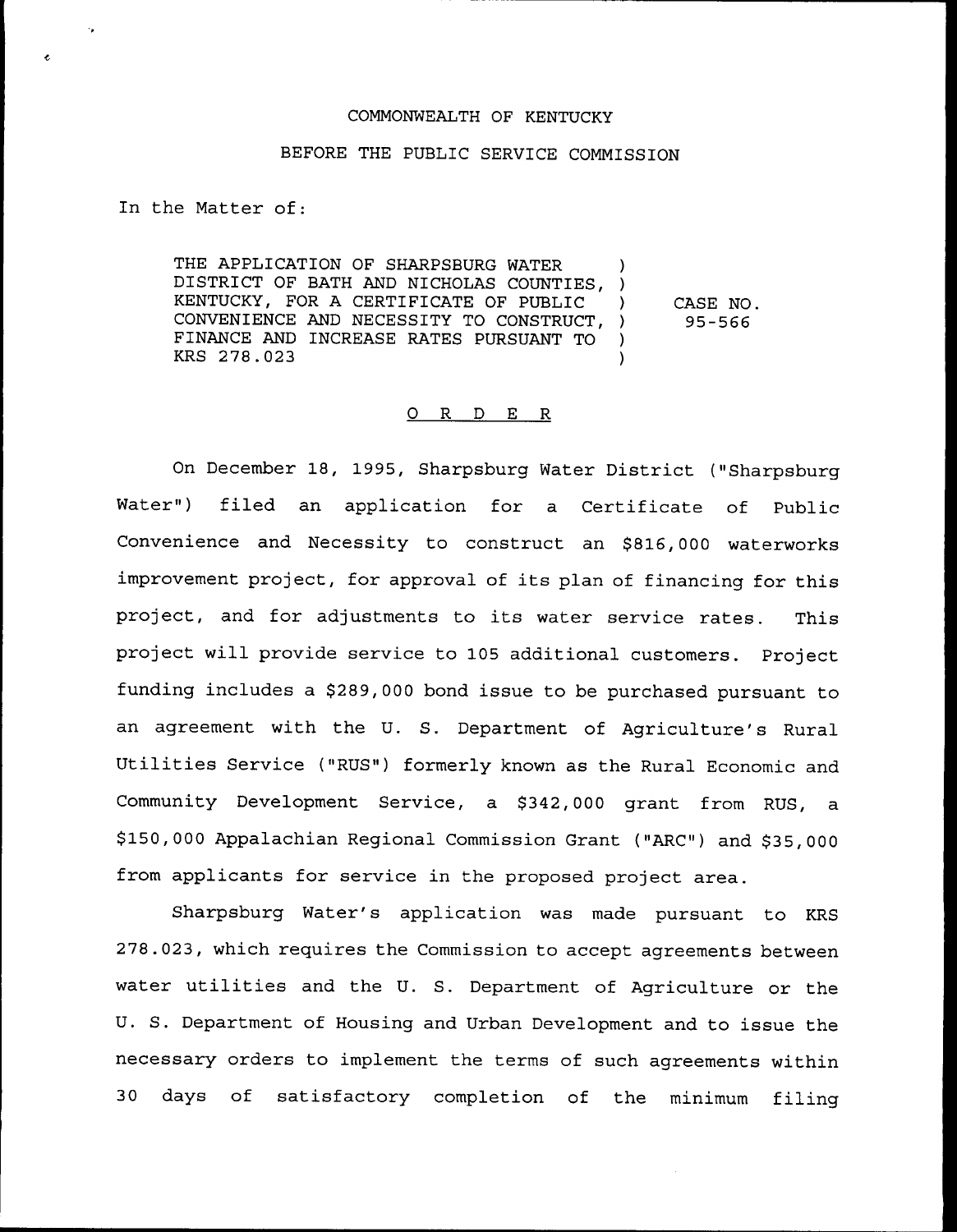requirements. Given that minimum filing requirements were met in this case on December 18, 1995, KRS 278.023 does not grant the Commission any discretionary authority to modify or reject any portion of this agreement.

IT IS THEREFORE ORDERED that:

1. Sharpsburg Water is hereby granted <sup>a</sup> Certificate of Public Convenience and Necessity for the proposed construction project.

2. Sharpsburg Water's proposed plan of financing with RUS and ARC is accepted.

3. Sharpsburg Water is authorized to issue bonds not to exceed \$289,000 to be held or insured by RUS.

4. Sharpsburg Water shall file <sup>a</sup> copy of the "as-built" drawings and a certified statement that the construction has been satisfactorily completed in accordance with the contract plans and specifications within 60 days of the substantial completion of the construction certificated herein.

5. The rates set out in Appendix A, which is attached hereto and incorporated herein, are the rates approved for service rendered on and after the date of this Order.

6. Sharpsburg Water shall submit its revised tariff setting out the rates in Appendix <sup>A</sup> within <sup>30</sup> days of the date of this Order.

7. Sharpsburg Water shall monitor the adequacies of the expanded water distribution system after construction. If the level of service is inadequate or declining or the pressure to any

 $-2-$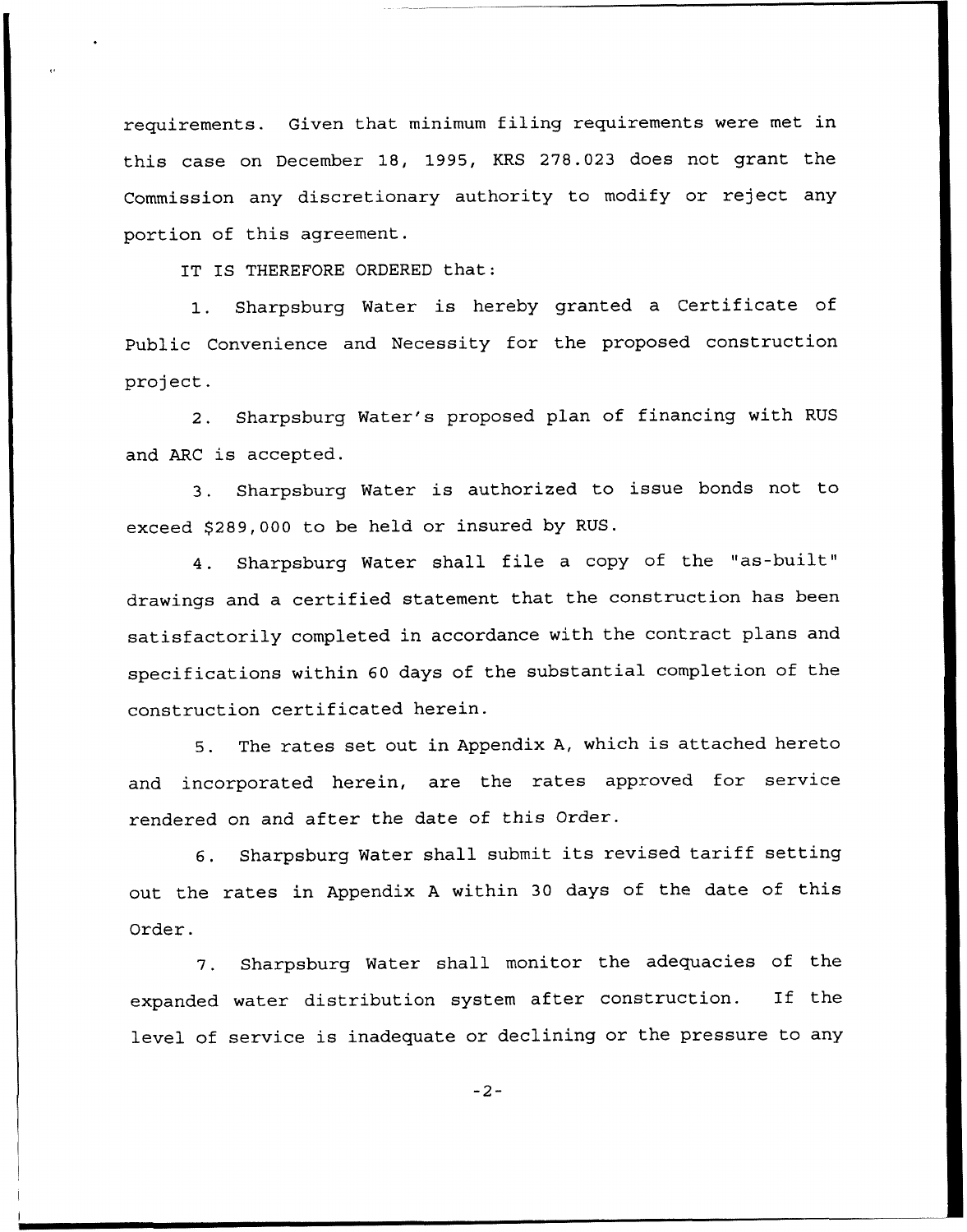customer falls outside the requirements of 807 KAR 5:066, Section 5(1), Sharpsburg Water shall take immediate action to bring the system into compliance with Commission regulations.

Nothing contained herein shall be deemed a warranty of the Commonwealth of Kentucky, or any agency thereof, of the financing herein accepted.

Done at Frankfort, Kentucky, this 17th day of January, 1996.

PUBLIC SERVICE COMMISSION

K Breadhatt Chai⁄rma

Vice Chairma

Commissione

ATTEST:

Executive Director